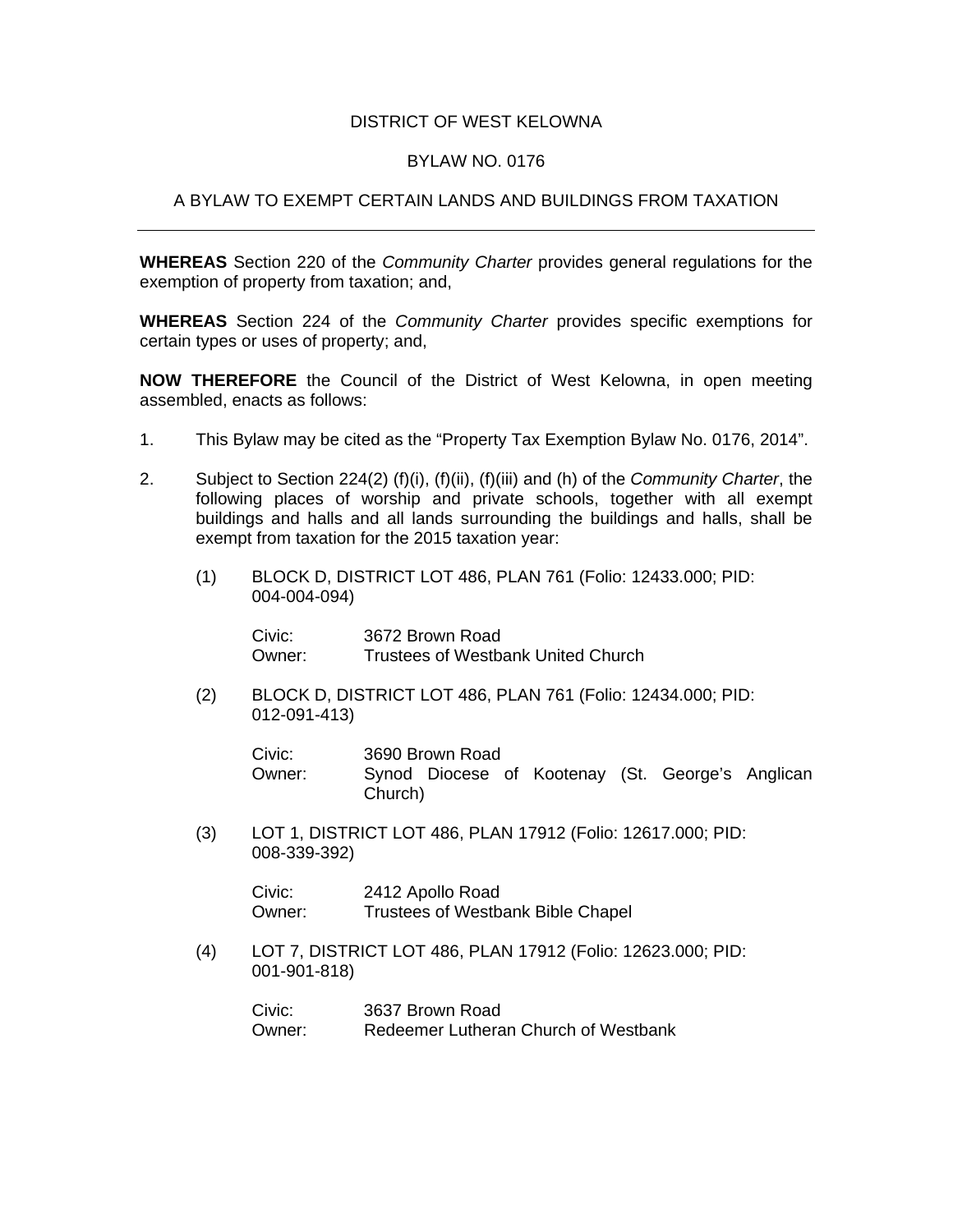(5) LOT B, DISTRICT LOT 486, PLAN 33022 (Folio: 12643.714; PID: 003-267-695)

| Civic:   | 2547 Hebert Road                                     |
|----------|------------------------------------------------------|
| Owner: . | Roman Catholic Bishop of Nelson (Our Lady of Lourdes |
|          | Catholic Church)                                     |

(6) LOT A, DISTRICT LOT 486, PLAN 33509 (Folio: 12643.717; PID: 003-164-900)

| Civic: | 2549 Hebert Road                                |
|--------|-------------------------------------------------|
| Owner: | The Trustees of the Congregation of the Highway |
|        | Gospel Hall                                     |

(7) LOT 1, DISTRICT LOT 503, PLAN KAP77895 (Folio: 12684.095; PID: 026-263-939)

| Civic: | 2170 McDougall Road                                    |
|--------|--------------------------------------------------------|
| Owner: | The President of the Lethbridge Stake (Church of Jesus |
|        | Christ of Latter Day Saints)                           |

(8) LOT B, PLAN 31241 (Folio: 12713.158; PID: 003-761-801)

| Civic: | 1190 Stevens Road                             |
|--------|-----------------------------------------------|
| Owner: | The B.C. Conference of the Mennonite Brethren |
|        | <b>Churches (Sunridge Community Church)</b>   |

(9) LOT 19, DISTRICT LOT 506, PLAN 29377 (Folio: 12746.675; PID: 004-340-078, PID: 004-340-086, and PID: 004-340-248)

 Civic: 2630 Alhambra Drive Owner: Lakeview Heights Baptist Church

 (10) LOT A, DISTRICT LOT 506, PLAN 35557 (Folio: 12746.730; PID: 001-736-795)

> Civic: 1162 Hudson Road Owner: Grace Lutheran Church of Westbank

 (11) LOT 2, DISTRICT LOT 2601, PLAN 34258 (Folio: 14135.112; PID: 003-000-842)

| Civic: | 2011 Daimler Road                                                   |
|--------|---------------------------------------------------------------------|
| Owner: | Christian and Missionary Alliance-Can (Westside Alliance<br>Church) |
|        |                                                                     |

(12) LOT A, DISTRICT LOT 3188, PLAN 32791 (Folio: 14590.552; PID: 003-311-791)

| Civic: | 3797 Glenway Road                                     |
|--------|-------------------------------------------------------|
| Owner: | Stach, Edwin G and Ball, James and Montgomery, Darren |
|        | (Glenrosa Congregation of Jehovah's Witnessess)       |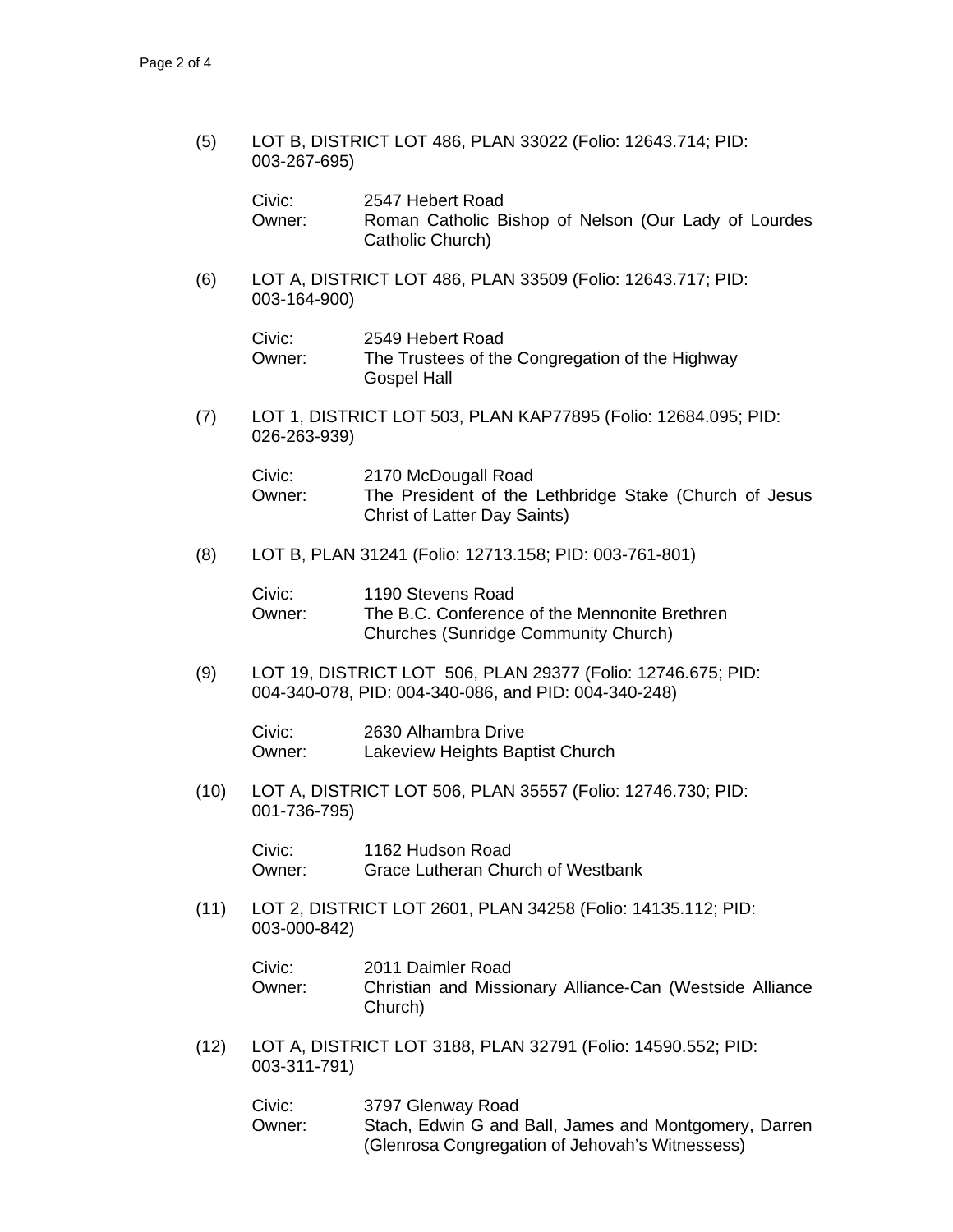(13) LOT A, DISTRICT LOT 3188, PLAN 34442 (Folio: 14590.670; PID: 002-976-951)

| Civic: | 3718 Glenway Road                    |  |
|--------|--------------------------------------|--|
| Owner: | <b>Powers Creek Community Church</b> |  |

 (14) LOT 1, DISTRICT LOT 3189, PLAN 36431 (Folio: 14626.664; PID: 003-490-823)

| Civic: | 3155 Glenrosa Road                     |  |
|--------|----------------------------------------|--|
| Owner: | B.C. Corp Seventh Day Adventist Church |  |

(15) DISTRICT LOT 3480, PLAN B5391 (Folio: 14711.000; PID: 011-347-678)

 Civic: 2600 Hebert Road Owner: Pentecostal Assembly of Canada (Emmanuel Assembly)

- 3. Subject to Section 224 (2)(a) of the *Community Charter*, the following Miscellaneous Non-Profit lands and improvements, unless otherwise specified, shall be exempt from taxation for the 2015 taxation year:
	- (1) LOT 1, PLAN 7108 (Folio: 12270.000; PID: 010-024-115)

 Civic: 1449 Green Bay Road Owner: Green Bay Bible Camp

And

DISTRICT LOT 5205 (Folio: 15592.000)

 Civic: 1449 Green Bay Road Owner: Green Bay Bible Camp

(2) LOT 4, DISTRICT LOT 486, PLAN 761 (Folio: 12435.001; PID: 010-854-207 and PID: 012-091-456)

> Civic: 2466 Main Street Owner: Westbank Lions Community Development Society

(3) LOT 15, DISTRICT LOT 486, PLAN 18115 (Folio: 12643.018; PID: 008- 313-857)

Civic: 2545 Churchill Road Owner: Westside Community Foodbank Society

(4) LOT A, DISTRICT LOT 3189, PLAN KAP68635 (Folio: 14626.035; PID: 024-973-246)

 Civic: 3031 McIver Road Owner: Morning Star Bible Camp